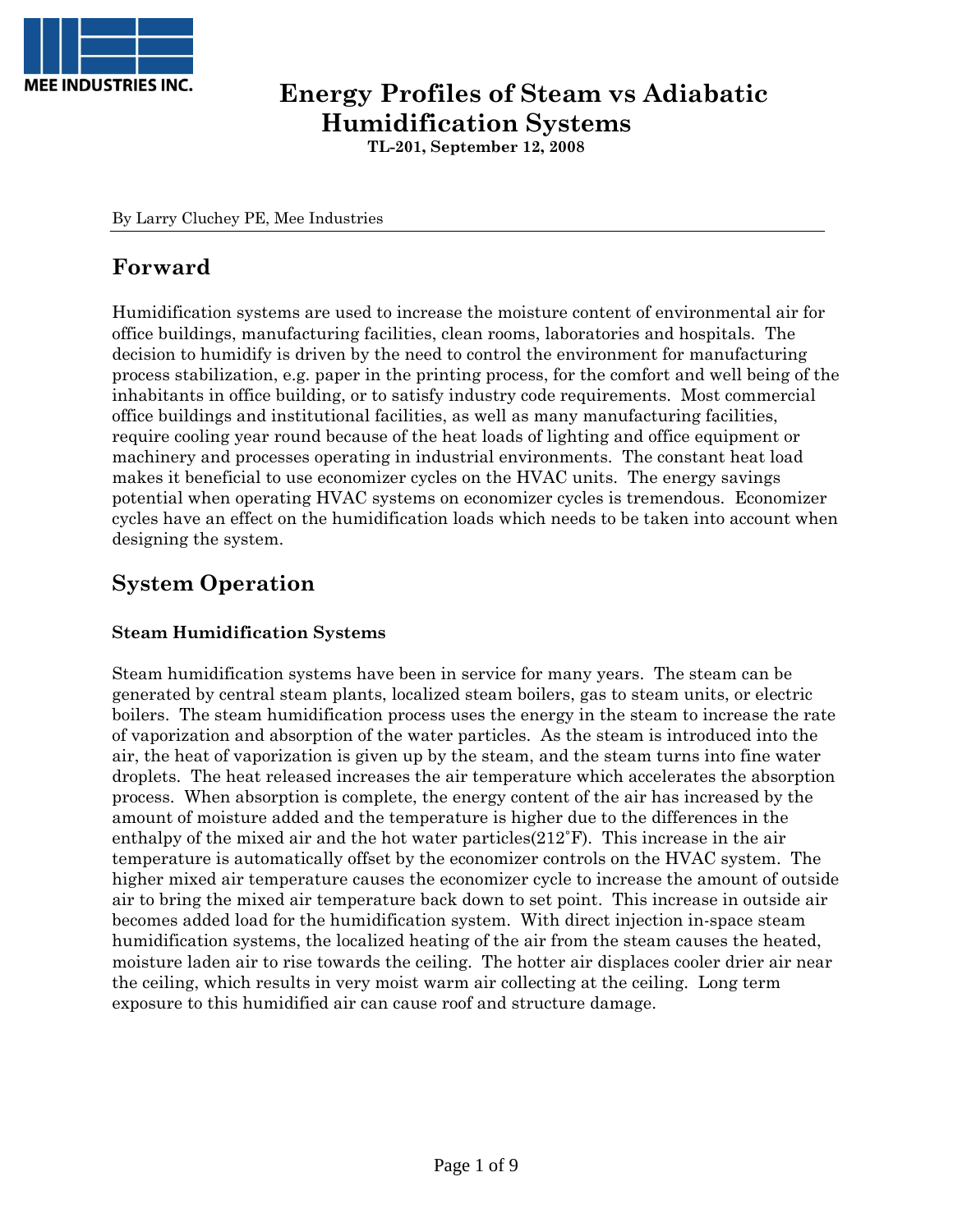

## **Adiabatic Humidification Systems**

The adiabatic humidification process relies on the heat in the air to provide the energy for vaporization and absorption. In HVAC applications, the moisture is injected into the moving air stream and mixes with the air. The absorption efficiency is dependent on the humidification chamber configuration, air temperature, RH and velocity of the air. Absorption efficiencies of 70-80% are fairly typical and the use of a droplet filter down stream of the humidifier to remove any un-absorbed water particles is recommended. The droplet filter can also act as a secondary means of evaporation by exposing the collected water to the moving air stream. The heat used to absorb the moisture cools the air. This cooling process on an economizer HVAC system causes the economizer to close the outside air dampers enough to offset the cooling effect. This results in less outside air to humidify and a lower load for the humidification system. On in-space applications, the moisture is injected near the ceiling, the humidified air is cooler than the surrounding air and falls towards the floor. The air is replaced with hotter dryer air from below. The natural circulation resulting from adiabatic humidification increases the efficiency of the plant heating system and provides free cooling for the workers. Because the cooler air falls towards the floor, the air near the ceiling does not become saturated or cause the roofing or structural components to degrade.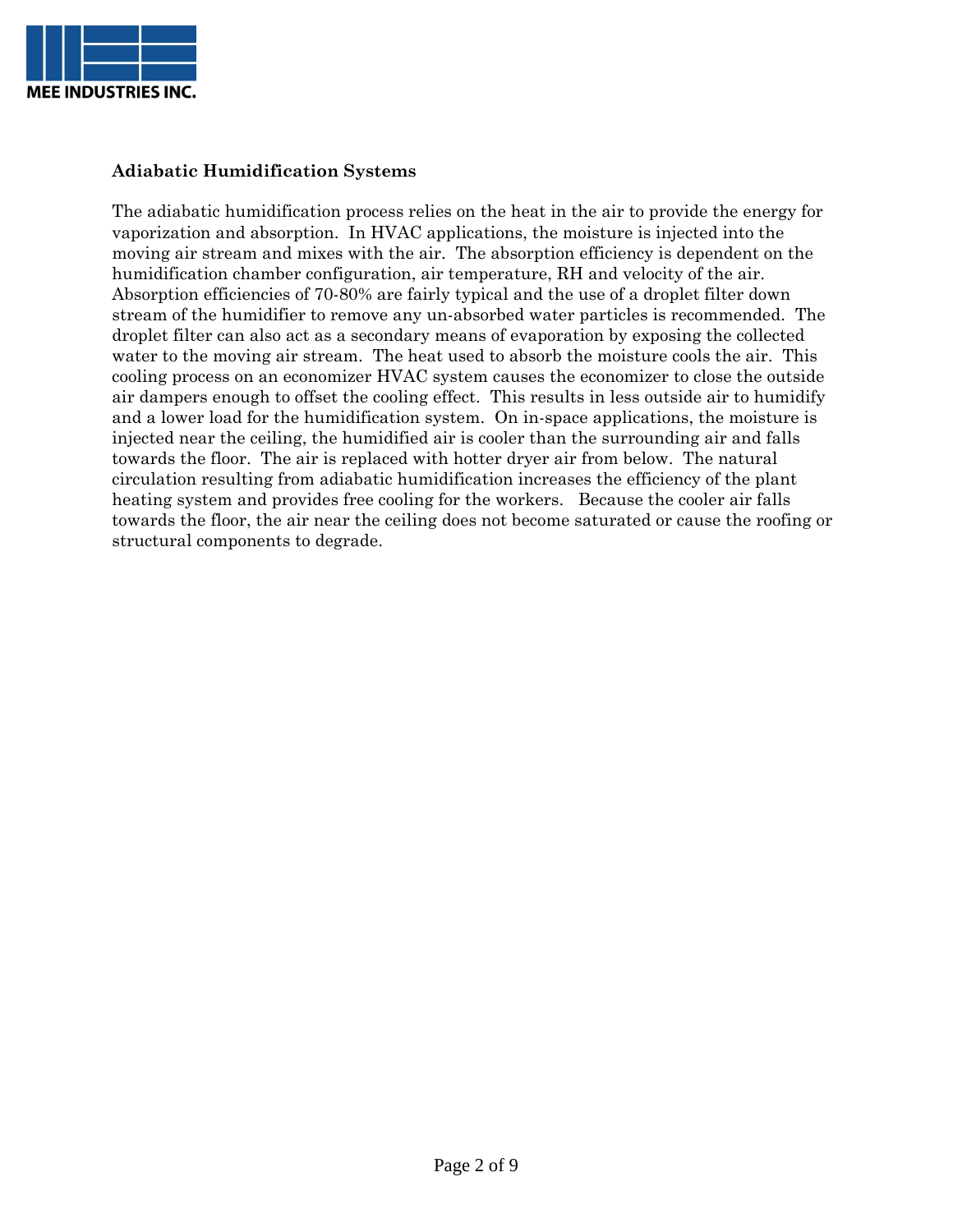

## **Energy Balance**

## **Economizer Systems**

It is easier to see the differences in the energy requirements of steam and adiabatic if we use an example for a system in the Cleveland area, as shown on the "Humidification Work Sheet" , **Figure 1.0**.

In the system shown, the design conditions are 72 FDB at 40% RH in the conditioned space. The bin temperatures, hours and grains are compiled from ASHRAE and government data bases. The full load hours are calculated by determining the largest load and using that as a divisor on all of the other bins loads times the hours at each bin. The offset in outside air required by an economizer system on an adiabatic humidification system is a well documented effect. The reduced load shown on the adiabatic system is the result of the cooling effect reducing the amount of outside air needed to match the discharge set point.

At each Bin Temperature, the mixing ratio of the outside air and the return air to maintain the mixed air discharge temperature is calculated. The Humidity load is then calculated for this condition and the temperature drop from the adiabatic moisture absorption is also calculated. The temperature drop, called DeltaT in the program, is then introduced into the mixing ratio formula and a new mixed air ratio is determined, and the new humidity load and DeltaT are calculated. This process continues until the process has come to equilibrium for each Bin temperature. This is obviously a laborious procedure and is one that lends itself to computer modeling. In the past it was not commonly known that the "economizer knee" in the humidity load graph existed, and the humidity load was typically calculated based on the lowest ambient temperature. With the new computer modeling developed over the last few years, this erroneous methodology has given way to more accurate calculations of the actual process. The outside air and humidity load graphs shown in **Figure 2.0** are the true curves of what is happening in the air handler and conditioned space. Installations throughout the U.S. have proven the concept of adiabatic load reduction on economizer air handler systems.

On systems installed directly in a manufacturing plant, the economizer effect is lessened and typically not taken into account when sizing the humidifier system. In a manufacturing environment, any free cooling that is provided by the adiabatic system is quickly used up by the excess heat load in the space. This cooling is welcomed by the plant personnel, but has little effect on the actual humidification load.

The Energy Analysis of the sample systems is shown on **Figures 3.1 & 3.2**. The Summary sheet, **Figure 3.2**, shows the energy profiles for each technology. **Figure 4.0** gives the 10 Year cost of ownership for each technology.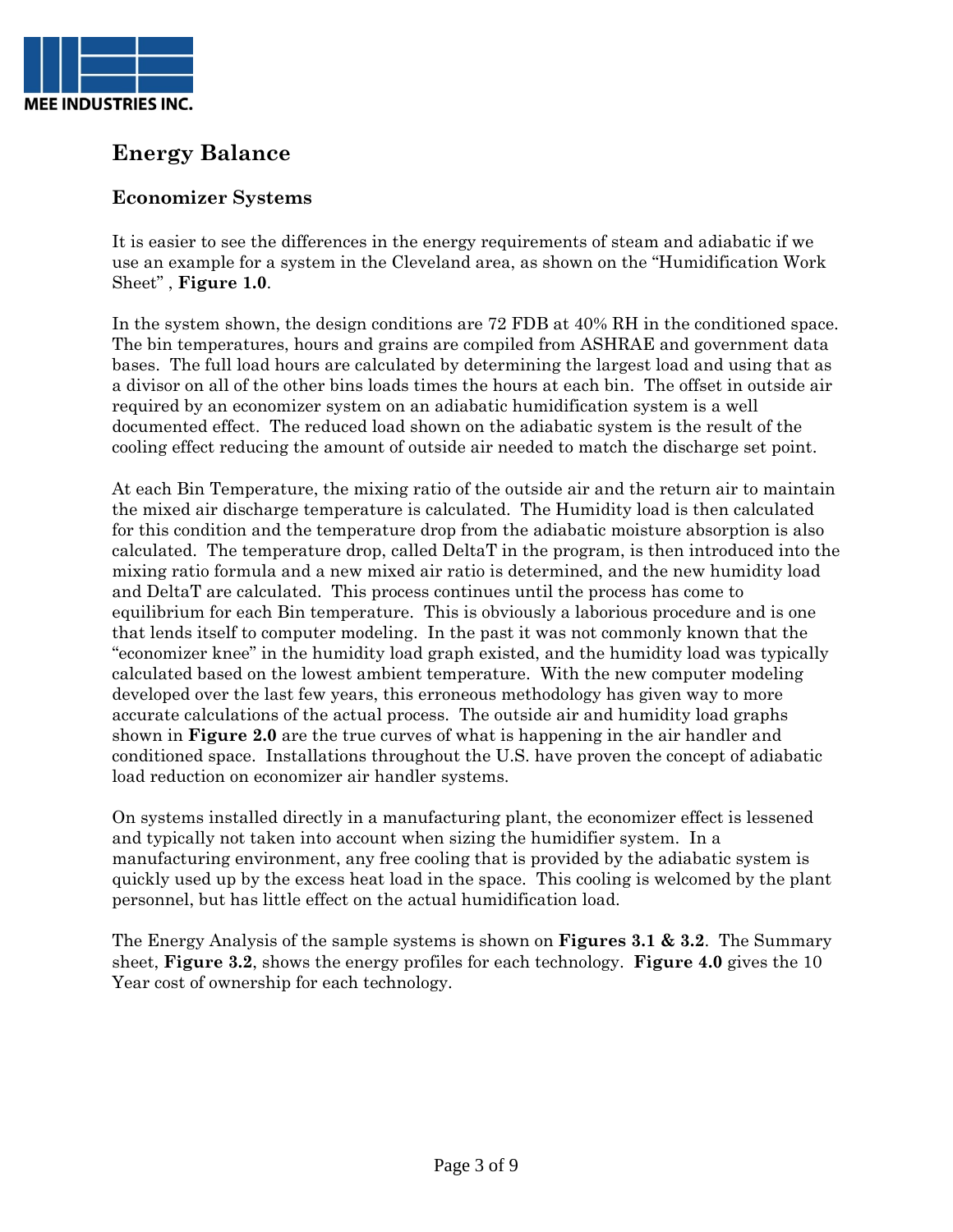

|                          | Electric                          | Gas          | Air        |                                  | High                              |
|--------------------------|-----------------------------------|--------------|------------|----------------------------------|-----------------------------------|
|                          | Steam,                            | <b>Steam</b> | Water      | <b>Ultrasonic</b>                | Pressure                          |
| <b>Load Description</b>  | kWh                               | <b>MBH</b>   | kWh        | kWh                              | kWh                               |
|                          |                                   |              |            |                                  |                                   |
| System Load              | $150 \frac{\text{\#}}{\text{hr}}$ | $150$ #/hr   | $100$ #/hr | $100 \frac{\text{H}}{\text{hr}}$ | $100 \frac{\text{\#}}{\text{hr}}$ |
| Connected Load           |                                   |              |            |                                  |                                   |
| kW or MBH                | 42.6                              | 182          | 4.1        | 2.6                              | 0.2                               |
| Humidifier Consumption   | 175,043                           | 747,838      | 17,446     | 11,063                           | 851                               |
| Energy To Raise Water    |                                   |              |            |                                  |                                   |
| To 212                   | 31,043                            | 106,012      |            |                                  |                                   |
|                          |                                   |              |            |                                  |                                   |
| Distribution Loses @ 15% | 30,998                            | 105,858      |            |                                  |                                   |
| Flushing Loses $@15\%$   | 4,656                             | 15,902       |            |                                  |                                   |
| Water Treatment Power,   |                                   |              |            |                                  |                                   |
| kwh                      |                                   |              | 2,000      | 2,000                            | 2,000                             |
| <b>Total Energy</b>      |                                   |              |            |                                  |                                   |
| Consumption              | 241,741                           | 975,610      | 19,446     | 13,063                           | 2,851                             |
| <b>Total Energy Cost</b> | \$15,713                          | \$8,780      | \$1,263    | \$850                            | \$185                             |
| <b>First Cost</b>        | 40%                               | 80%          | 45%        | <b>100%</b>                      | 70%                               |
| <b>Energy Ratio</b>      | 100%                              | 56%          | 8%         | 5%                               | $~1\%$                            |

An example of the typical energy required for each technology is shown in the chart below.

## **Conclusion**

## **Control System Advances**

With the advances in digital control system capabilities along with improved processing power of the controllers, the economizer cycles on modern air handlers can handle many different operating conditions while still maintaining the building environment to the desired set points. For the economizer cycle to detect the adiabatic cooling effect and compensate for it properly, the mixed air/discharge sensor must be located downstream of the humidification section and the supply fan. As the supply air temperature starts to drop from the adiabatic moisture absorption, the temperature sensor will detect this change and drive the economizer O.A. dampers closed a small amount. In addition to temperature control of the economizer cycle, many systems are now using enthalpy control to measure the temperature and humidity of the outside air introduced into the building environment, producing a total energy picture of the supply air system.

## **Humidification System Technologies**

With the experience gained from many HVAC installations using adiabatic technology, it is now easier to design and install adiabatic humidification systems with confidence. Many HVAC and Industrial installations with steam humidification systems are being converted to adiabatic systems with large reductions in energy and maintenance costs.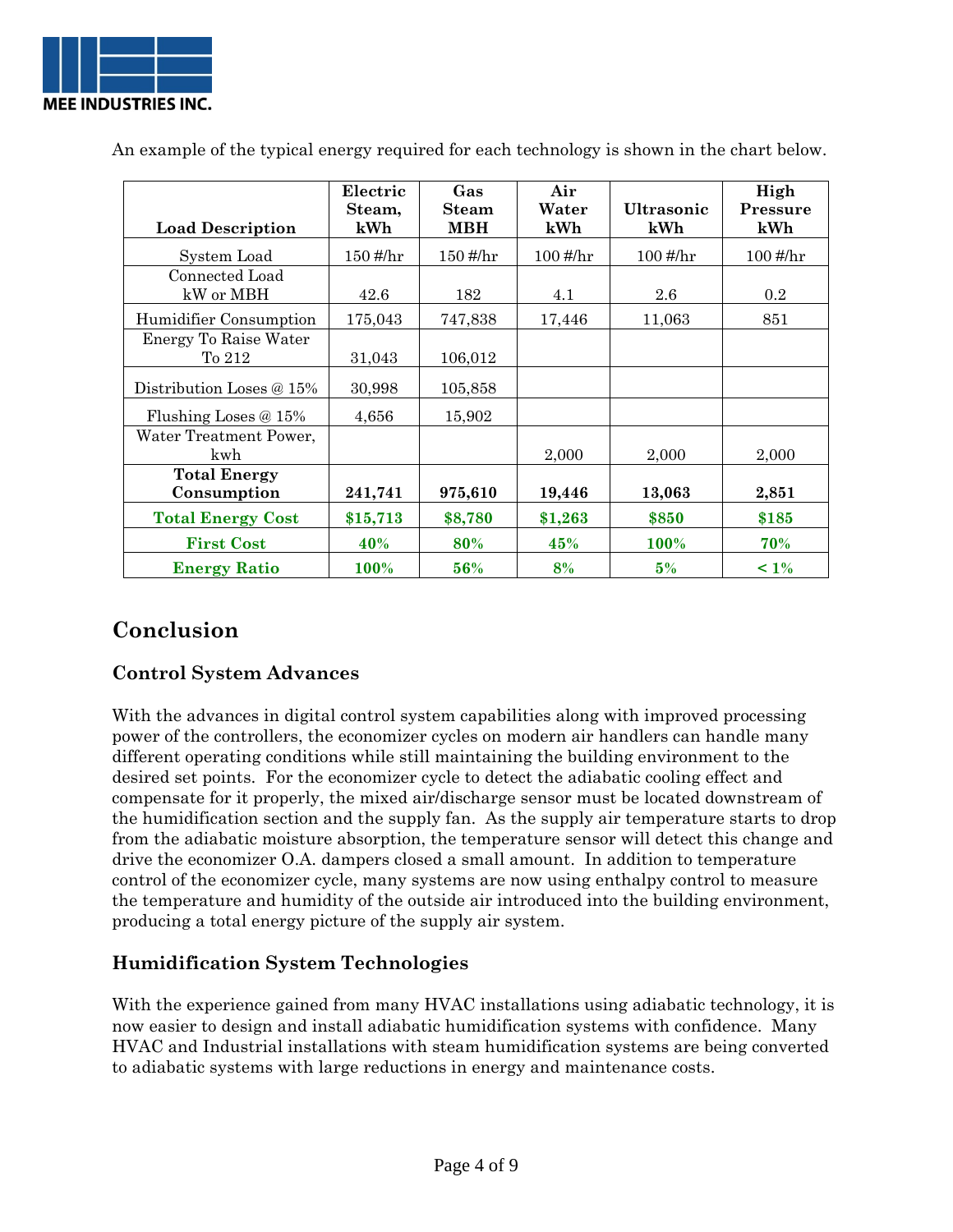

## HUMIDIFICATION WORK SHEET

By Edge Mechanical

09-20-2008

Company : General Hospital<br>Contact : Chief Engineer Project: Typical AHU

Prepared By : Larry Cluchey, PE<br>Project Location : Cleveland, OH

#### **Base Conditions**

| Design Temperature: | 72 F         | Ambient Temperature: 5 F     |
|---------------------|--------------|------------------------------|
| Design Humidity :   | 40 %RH       | Bin Location : Cleveland, OH |
| Hours of Operation: | 168 Hrs/Week |                              |

#### Mechanical System - AHU-1

| Supply CFM:<br>Economizer:<br>Min OA Set Point : | 30,000<br>20% | Ducted Return                                                                             | Mixed Air Temp : 55 F<br>Maximum OA: 100% |
|--------------------------------------------------|---------------|-------------------------------------------------------------------------------------------|-------------------------------------------|
| <b>Humidification Requirements</b>               |               | System is being controlled by Min O.A. set point, not mixed air temperature.<br>Adiabatic | Steam                                     |
| Required Capacity:                               |               | 162.5 #/hr                                                                                | 238.6 #/hr                                |
| Full Load Humidifier Hours/Year:                 |               | 4.221                                                                                     | 4.050                                     |

#### **Economizer Operation**

| Ambient<br>Design | Adiabatic<br>Adiabatic<br>Steam             | Steam |
|-------------------|---------------------------------------------|-------|
| Temp              | #/hr<br>O.A.<br>Delta T                     | #/hr  |
| 5                 | 157.8<br>$-5.3*$<br>7,612                   | 200.2 |
| 10                | 8,226<br>158.9<br>$-5.3*$                   | 217.8 |
| 15                | 154.1<br>8,947<br>۰                         | 220.8 |
| 20                | 155.5<br>9,808<br>۰                         | 223.8 |
| 25                | 159.2<br>10,851<br>$\overline{\phantom{0}}$ | 231.4 |
| 30                | 162.5<br>12,143<br>۰                        | 238.6 |
| 35                | 155.1<br>13,784                             | 222.9 |
| 40                | 156.6<br>15,938<br>۰                        | 226.0 |
| 45                | 146.0<br>18,889<br>۰                        | 204.5 |
| 50                | 134.1<br>23,182<br>۰                        | 181.9 |
| 55                | 83.1<br>30,000                              | 99.3  |
| 60                | 6,000<br>۰                                  |       |
| 65                | 6,000<br>۰                                  |       |
| 70                | 6,000                                       |       |
| 75                | 6,000                                       |       |
| 80                | 6,000                                       |       |
| 85                | 6,000                                       |       |
| 90                | 6,000                                       |       |
| 95                | 6,000                                       |       |
|                   |                                             |       |

CopyRight Larry Cluchey, 1994-2008, All Rights Reserved

## Figure 1.0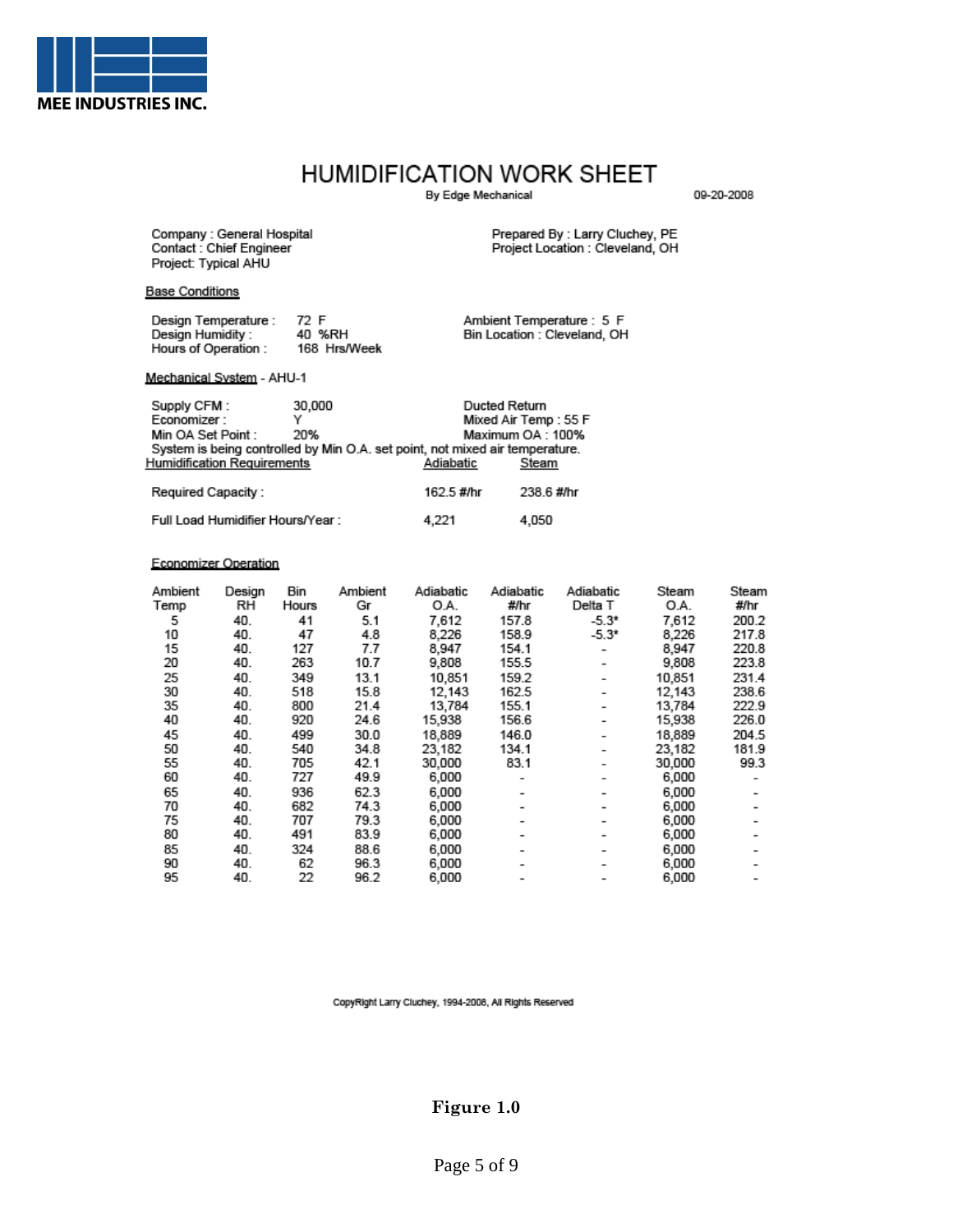



**Figure 2.0**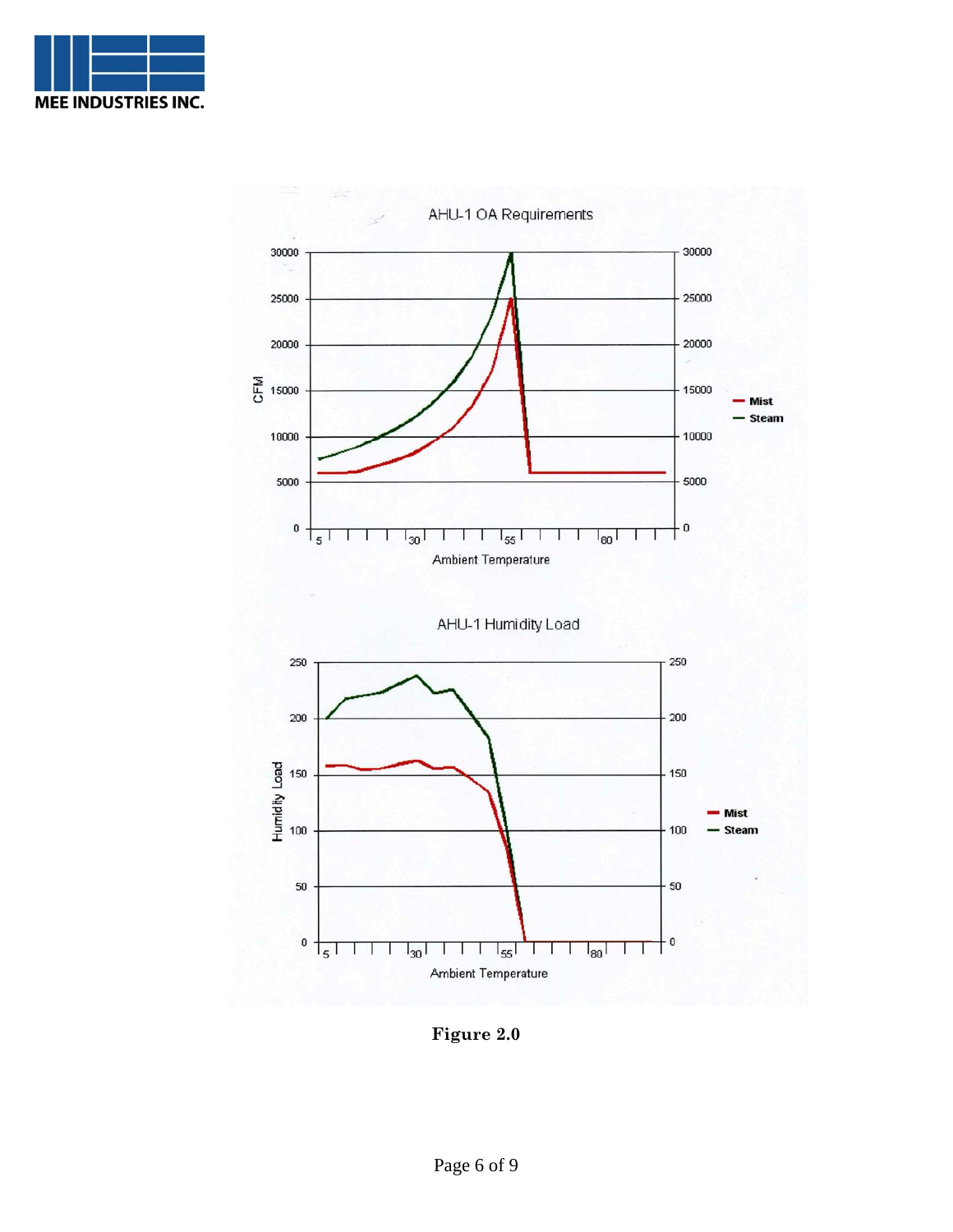

# Humidification System Energy Analysis<br>By Edge Mechanical

9/20/2008

Page 1 of 2

Company: General Hospital<br>Contact: Chief Engineer

Project: Typical AHU

| <b>Steam to Steam System</b> |           |         |
|------------------------------|-----------|---------|
| System ID                    | AHU-1     |         |
| Calc FL Hours/Yr             | 4,061     |         |
| Equip Manuf                  | Dri-Steem |         |
| Model                        | DS-300    |         |
| Quantity                     | 1         |         |
| Unit Capacity, #/hr          | 250       |         |
| System Capacity, #/hr        | 250.0     |         |
| Energy Demand, MBH           | 354.0     |         |
| Equip Cost, \$               | \$        |         |
| Install Cost, \$             | \$        |         |
| Maintenance/Yr, \$           | \$1,000   |         |
| <b>Total Equipment Cost:</b> |           | \$      |
| Total Install Cost:          |           | S       |
| Total Maintenance Cost:      |           | \$1,000 |
| Total System Capacity, #/hr: |           | 250.0   |
| Total Energy Demand:         |           | 354.0   |
| Mee Fog System               |           |         |
| System ID                    | AHU-1     |         |
| Calc FL Hours/Yr             | 3,078     |         |
| Equip Manuf                  | Mee Fog   |         |
| Model                        | FM-100    |         |

Prepared By: Larry Cluchey, PE<br>Project Location: Cleveland, OH

| System ID                    | AHU-1    |          |
|------------------------------|----------|----------|
| Calc FL Hours/Yr             | 3,078    |          |
| Equip Manuf                  | Mee Fog  |          |
| Model                        | FM-100   |          |
| Quantity                     | 1        |          |
| Unit Capacity, #/hr          | 260      |          |
| System Capacity, #/hr        | 260.0    |          |
| Energy Demand, kW            | .5       |          |
| Equip Cost, \$               | \$20,000 |          |
| Water Treat Cost, \$         | S        |          |
| Install Cost, \$             | \$5,000  |          |
| Maintenance/Yr, \$           | \$100    |          |
| <b>Total Equipment Cost:</b> |          | \$20,000 |
| Total Install Cost:          |          | \$5,000  |
| Total Maintenance Cost:      | \$100    |          |
| Total System Capacity, #/hr: | 260.0    |          |
| <b>Total Energy Demand:</b>  |          | -5       |
| <b>Energy Prices</b>         |          |          |

| <b>LIGRATILICS</b><br>Electric Rate: | \$.065/kWh    |
|--------------------------------------|---------------|
| Gas Rate:                            | \$.90/ccf     |
| Steam Rate:                          | \$14.00/1000# |
|                                      |               |

## Figure 3.1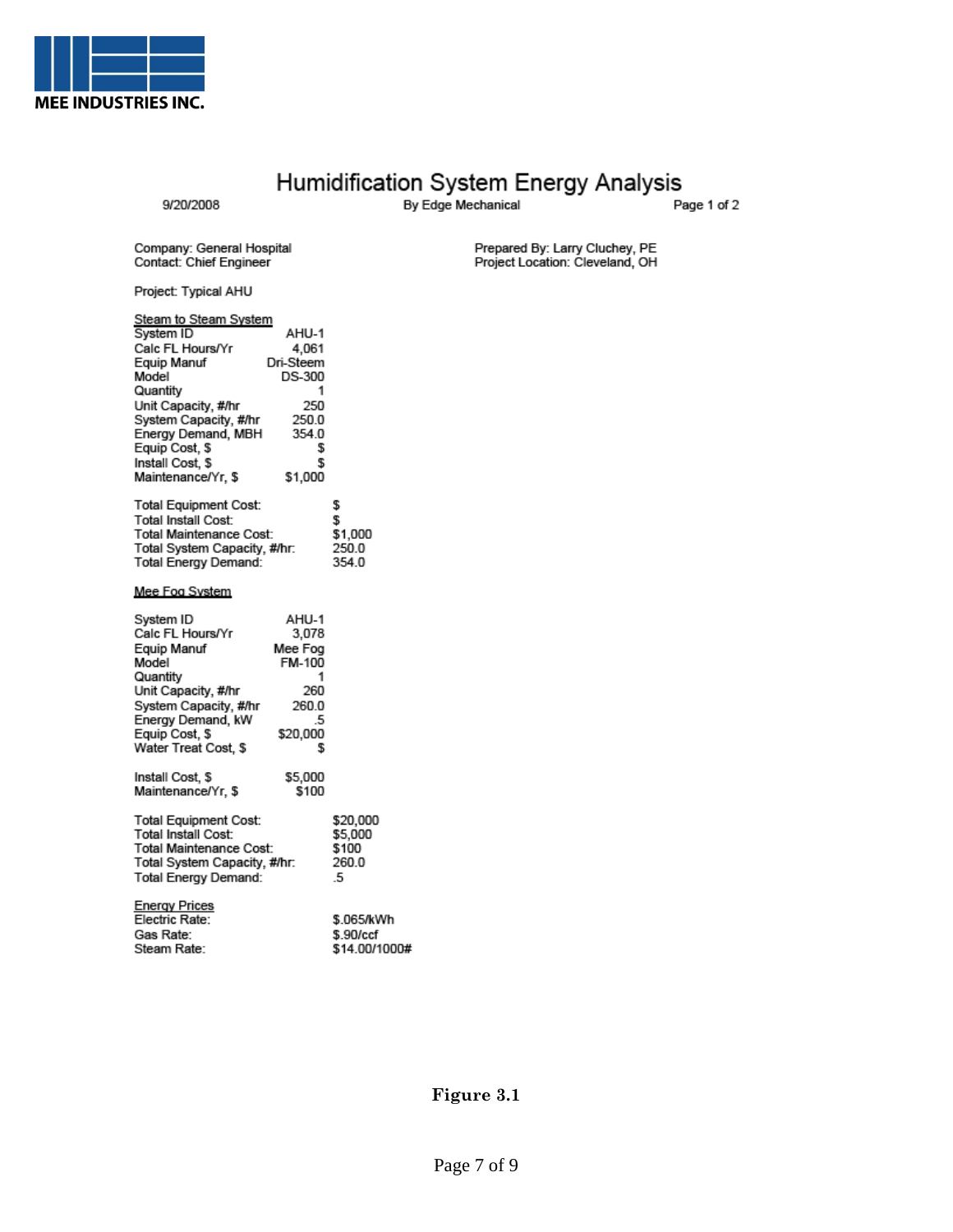

## Humidification System Energy Analysis

#### 9/20/2008

Page 2 of 2

#### Project: Typical AHU

### **Summary Data**

|                                      | Steam to Steam System | Mee Fog System |
|--------------------------------------|-----------------------|----------------|
| <b>Connected Load</b>                | 354 MBH               | .5 kW          |
| Humidifier Consumption               | 1.437,594 MBH         | 1,539 kWh      |
| Flushing Energy Lost @ 15%           | 26,193 MBH            |                |
| Distribution Loses, MBH/yr @ 15%     | 174,369 MBH           |                |
| Make-Up Heat, MBH/yr                 |                       | 17,422 MBH     |
| <b>Total Energy Consumption</b>      | 1,638,157 MBH/yr      | 1,539 kWh/yr   |
| Make Up Energy Cost, \$/Yr           |                       | \$157          |
| Droplet Filter Loses, kWh            |                       | 2,726.7        |
| <b>Total Energy Cost</b>             | \$14,743              | \$434          |
| <b>Total Installed Cost</b>          | s                     | \$25,000       |
| <b>Total Annual Maintenance Cost</b> | \$1,000               | \$100          |
| Annual Water Useage, Gal             | 160.991               | 95,957         |
|                                      |                       |                |

#### Compare Mee Fog System vs Steam to Steam System

| Annual Energy Savings      | \$14,309 |
|----------------------------|----------|
| Annual Maintenance Savings | \$900    |
| Total Annual Cost Savings  | \$15,209 |
| Pay Back in Months         | 19.7     |

CopyRight Larry Cluchey, 1994-2008, All Rights Reserved, Ver 9.0

Figure 3.2